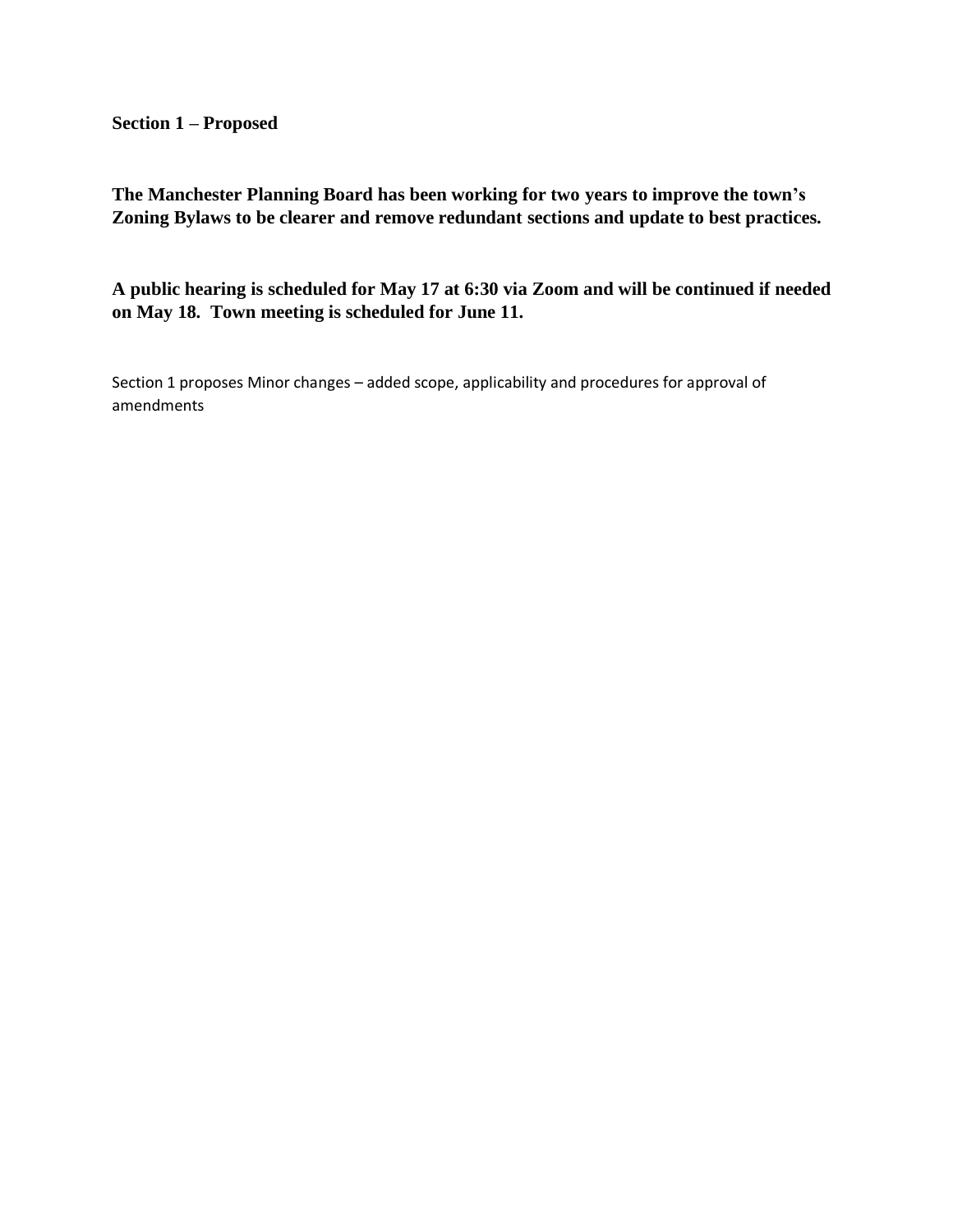## **Section 1**

## **Prepared 4/28/22**

## **Motion:**

**To see if the Town will delete Sections 1, 2, 3 and 4 of the Zoning Bylaw and replace them with new Sections 1, 2, 3, and 4 as follows:** 

## **SECTION 1.0 PURPOSE AND AUTHORITY**

**1.1 PURPOSE.** This Zoning By-law ("this Bylaw") has been enacted to promote and protect the public health, safety, convenience, and general welfare of the inhabitants of the Town of Manchester-by-the-Sea and the public generally by:

- Encouraging the most appropriate use of land and water within the Town;
- Preventing overcrowding of land;
- Preventing undue concentration of population on the one hand, and preventing excessive scattering of population on the other;
- Encouraging various lot sizes and housing types for persons of various age and income levels;
- Minimizing traffic hazards and congestion;
- Providing for adequate light, air, and sanitation;
- Reducing hazards from fire, flood, panic, and other dangers;
- Assisting in the economical provision, utilization and expansion for all services provided to the public, including streets, drainage, water supply, sewage disposal, schools, parks and open spaces;
- Preventing blight and pollution of the environment;
- Maintaining and enhancing the natural and historical amenities of Manchester-by-the-Sea;
- Conserving the value of land and buildings;
- Promoting the development of a sustainable coastal community and encourage climate resiliency and adaptation and
- Implementing the recommendations of the Town's Master Plan as adopted by the Planning Board.

**1.2 AUTHORITY.** This Bylaw is enacted in accordance with the provisions of the General Laws, Chapter 40A, and any and all amendments thereto, and by Article 89 of the Amendments to the Constitution of the Commonwealth of Massachusetts.